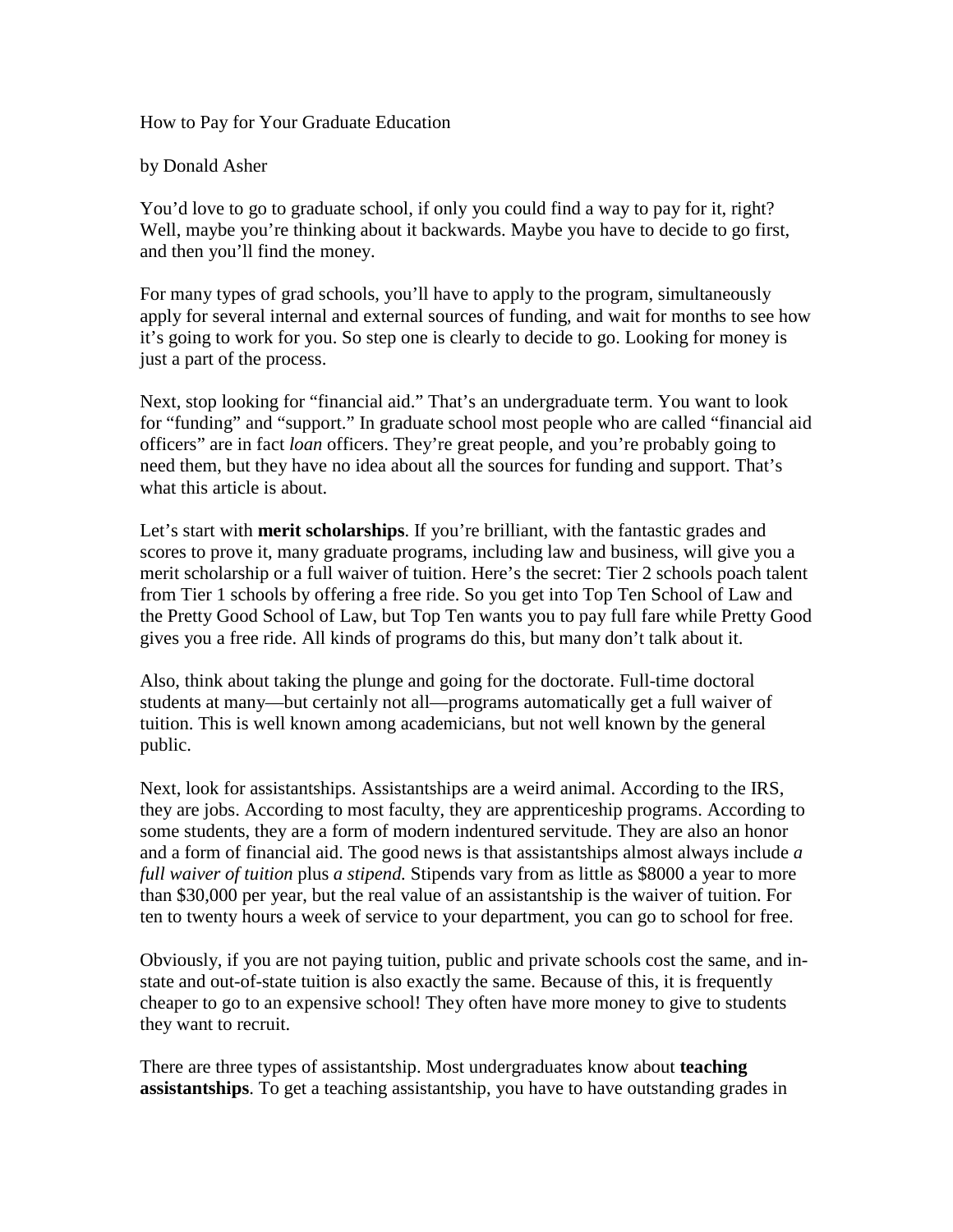the subject, maybe a strong GRE score, and maybe prior teaching or tutoring experience. Departments have stringent rules about who gets selected to be a teaching assistant.

**Research assistantships** are much easier to get than teaching assistantships. You don't have to have great grades and scores; you just have to have the same passion as a faculty member who needs an assistant. Prior research experience is more important than your grades or scores. All you have to do is convince one faculty member, not a whole department, that you'd be useful to have around. Start by saying, "Dr. Lee, I've read every article you've ever written. I think you're a genius…." Well, maybe not literally, but you get the idea. There are research assistantships all over any campus, including in areas where students might not think to look, for example, in English and education departments.

**Graduate assistantships** are the easiest to get, in terms of what credentials you need to possess. GA assignments are really just jobs, with less of an academic component. Jobs in administration, clerical, IT support, admissions and records, and program coordinatortype roles are run as graduate assistantships. Department and program heads dole these out.

Here's a secret assistantship often overlooked: If you are a native speaker of a foreign language, you can sometimes get a teaching assistantship in a foreign language department, leading a conversation group or even a whole class, while you are studying somewhere else, say engineering or business. If you speak a truly needed language, such as Arabic, you may find this an easy way to pay for your graduate education. Sometimes there are opportunities to be an instructor in areas where there are shortages, for example, an acquaintance of mine paid for his doctoral studies by teaching statistics in several departments.

One of the few ways to go to business and law school for free is by being a graduate assistant. They take GAs in only a few select areas, typically career placement, admissions, and IT roles. Interest alone won't win these assignments; some kind of prior experience is usually required.

If you want to get assistantships it helps to be a doctoral student, but all these assistantships are available for you as a master's degree student at all universities that do not offer the doctoral degree in your field of choice. Assistantships are common for fulltime students at brick-and-mortar institutions, and pretty rare at online and distributedmodel institutions and for all part-time students.

If you want to go to school for free part-time, one of the better ways is through some type of **employer-sponsored educational benefits** program. Many universities themselves have outstanding educational benefits for full-time employees, so making a career move to working for a university may be your best way to get additional degrees and credentials part-time without taking out any loans. Of course, other types of employers subsidize the educations of their employees. Watch out for complicated rules! For example, some employers only reimburse you for completed courses, or for courses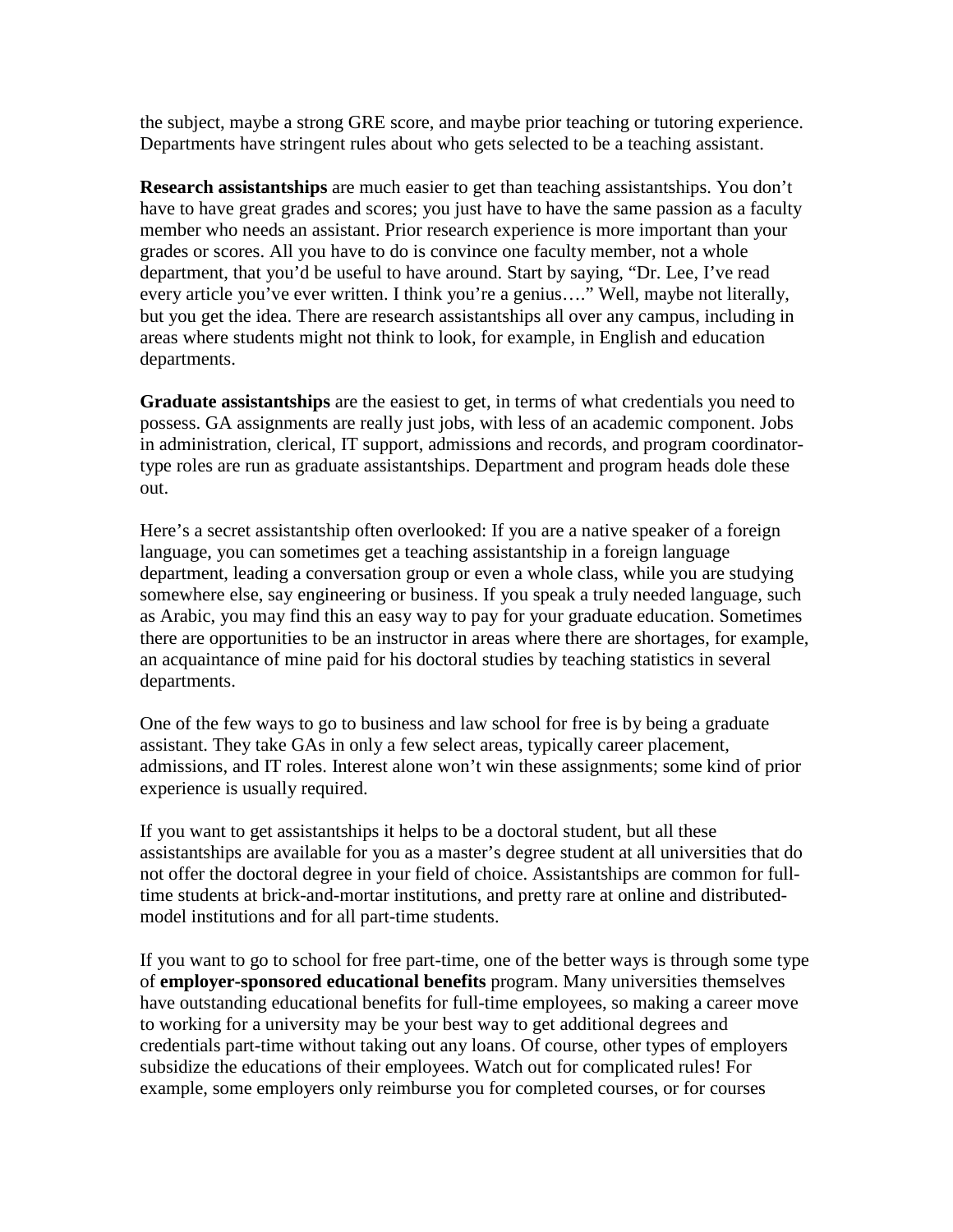directly related to your ongoing assignments, some cover books and fees and others only tuition, and you may have to pay back every dime if you subsequently leave the company within a specified time of using these benefits.

Suppose you have to pay for your own education. Wouldn't it be nice to have a scholarship for 25 to 30% or more of your tuition? You can! If you'll study something that helps you advance in the career you already have, your tuition is tax deductible. So the government in effect gives you a scholarship equal to your combined federal and state income tax rate. Be careful, though. If an auditor decides your investment in a part-time master's degree in poetry has no bearing on your career in corporate finance, it's not deductible at all. Consult a tax professional before trying to deduct any educational expenses.

Many people pay for their graduate educations through loans. If you stand to earn significantly more money upon completing a degree or credential program, it makes sense to borrow money and pay it back later through increased income. In fact, education is one of the best investments you'll ever make, according to the Bureau of Labor Statistics. People who complete a master's degree will earn \$400,000 more than people who stop at the bachelor's degree. A Ph.D. is worth \$1.3 million more, and doctors and lawyers earn \$2.3 million more. Individual results will vary, but on average, borrowing money for tuition does make sense.

Raul Aldama, financial aid officer for Fielding Graduate University, says "Seventy-five to 80% of our students take out loans, depending on the academic program." His school uses a distributed learning format, and has students all over the country. Faculty and deans manage the fellowships, but true to his title, Mr. Aldama focuses only on student borrowing. "You're allowed \$20,500 per year through the federally funded Stafford Loan Program, and additional monies up to the total cost of attendance through the Graduate Plus Program." Even if you have a high income and tons of assets, you can qualify for these programs if you are a U.S. citizen and not in active default on a prior student loan. The terms will vary by your circumstances. You start by contacting the financial aid office of the program of your choice, and it's a good idea to consult with them *before you even apply.*

To learn about third-party scholarships, grants, and fellowships, check out these sites: [www.finaid.org](http://www.finaid.org/) [www.fastweb.com](http://www.fastweb.com/) [www.blackexcel.org](http://www.blackexcel.org/) [www.cos.com](http://www.cos.com/) [www.hsf.net](http://www.hsf.net/)

There are some other good sites, but be sure never to pay for a scholarship search. If it's not free, you're in the wrong place.

I like these books better than the web sites, because you can browse your way to money: *Foundation Grants to Individuals Annual Register of Grant Support*